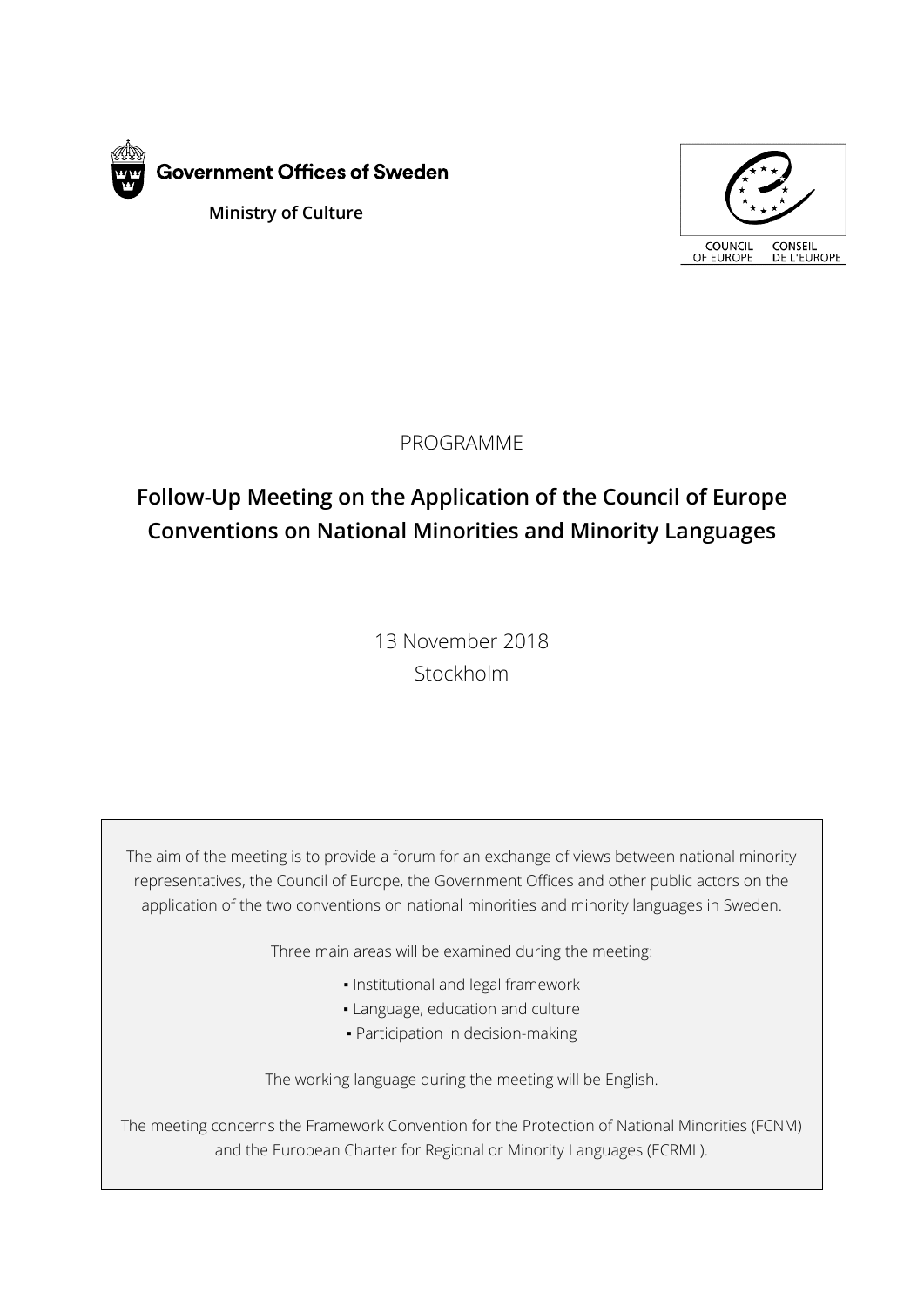*30 min* Coffee/tea

### **OPENING**

| 09:30-09:40<br>$10$ min      | <b>Welcome and Opening Statement</b><br>Ms Helena SWENZÈN, Director General for Administrative and Legal Affairs<br>Ms Jenny OLAUSSON, Deputy Director General |
|------------------------------|----------------------------------------------------------------------------------------------------------------------------------------------------------------|
| 09:40-09:50                  | Main findings by the Advisory Committee                                                                                                                        |
| $10 \; min$                  | Ms Laura-Maria CRĂCIUNEAN-TATU, Advisory Committee (FCNM)                                                                                                      |
| 09:50-10:00                  | Main findings by the Committee of Experts                                                                                                                      |
| $10$ min                     | Mr John LUNDUM, Committee of Experts (ECRML)                                                                                                                   |
| 10:00-10:15                  | The Inquiry on a Strengthened Minority Policy                                                                                                                  |
| $15$ min                     | Mr Lennart ROHDIN, former Special Investigator                                                                                                                 |
| 10:15-10:25<br>$10$ min      | <b>Comments on the Overall Situation</b><br>Ms Josefin GUSTAFSSON, Sweden Finnish Youth Organization<br>Second Comment, TBC                                    |
| 10:25-10:40<br>$15$ min      | <b>Technical Break</b>                                                                                                                                         |
|                              |                                                                                                                                                                |
|                              | <b>THEME 1: INSTITUTIONAL AND LEGAL FRAMEWORK</b>                                                                                                              |
| 10:40-10:50                  | The Situation According to the Opinion of the Advisory Committee                                                                                               |
| $10$ min                     | Ms Laura-Maria CRĂCIUNEAN-TATU, Advisory Committee (FCNM)                                                                                                      |
| 10:50-11:00                  | The Situation According to the Opinion of the Committee of Experts                                                                                             |
| $10 \; min$                  | Mr John LUNDUM, Committee of Experts (ECRML)                                                                                                                   |
| $11:00-11:10$                | Measures to Strengthen the Institutional and Legal Framework                                                                                                   |
| $10 \; min$                  | Mr Erik ADELL HELLSTRÖM, Ministry of Culture                                                                                                                   |
| $11:10-11:20$<br>$10 \; min$ | Coordination and Follow-Up<br>Ms Pernilla EK, County Administrative Board of Stockholm<br>Ms Aina NEGGA, Sami Parliament                                       |
| 11:20-11:30                  | <b>Opening Comments</b>                                                                                                                                        |
| $10 \; min$                  | Ms Kaisa SYRJÄNEN SCHAAL, Church of Sweden                                                                                                                     |

## **LUNCH**